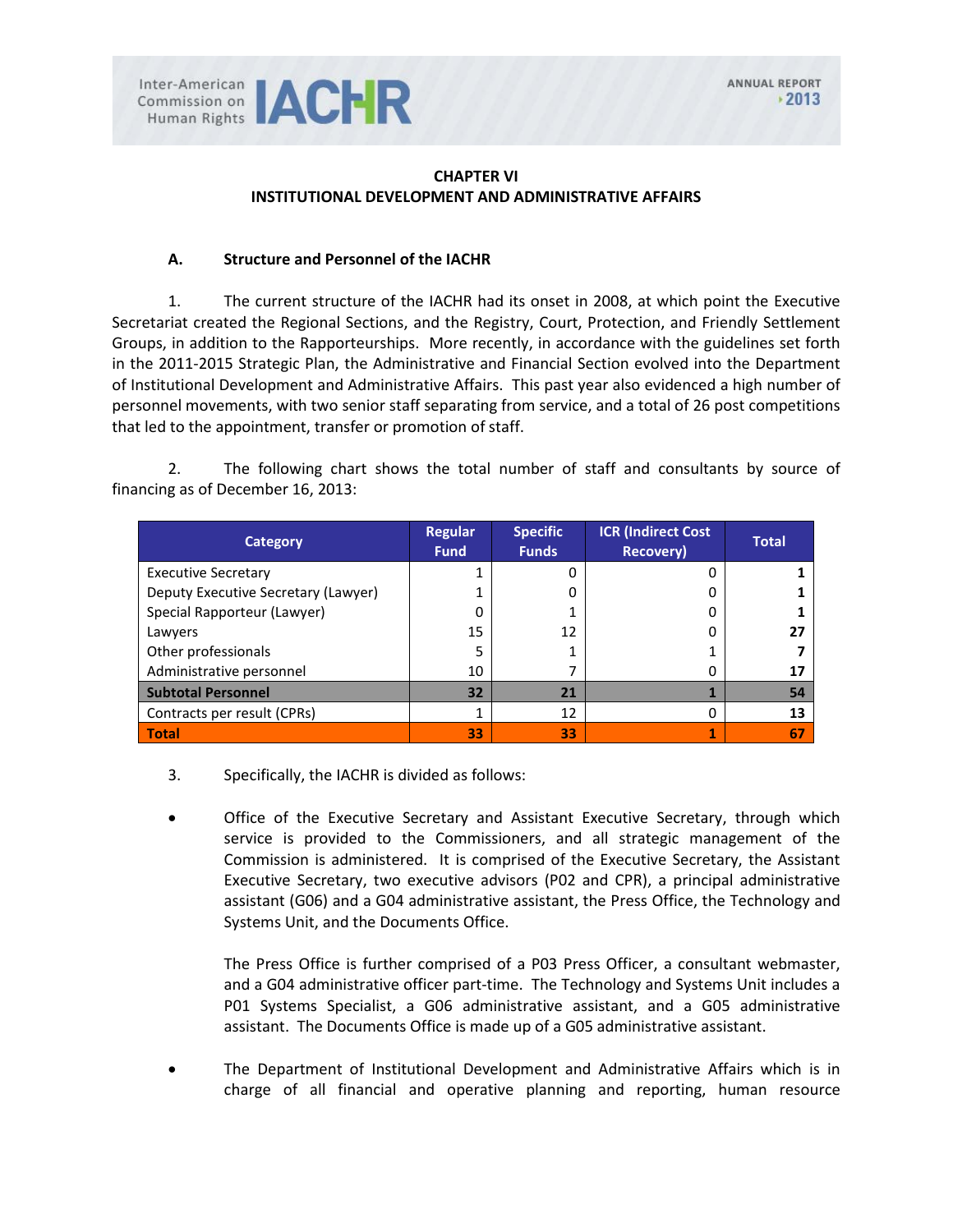management, and administrative logistics for the Commission, as well as oversight of the coordination of 9 administrative personnel assigned to the regional sections and Rapporteurships. It includes a P05 Director, a P03 Projects Officer, a P03 Administrative Management Section Chief, a P01 Financial Officer, two G06 administrative technicians, and part-time of a G04 administrative assistant.

- Special Groups Section
	- o **Registry**: This Section is tasked with receiving, evaluating, and processing all incoming petitions, determining whether based on *prima facie* analysis, the petitions state facts that could tend to establish a violation of the rights protected by the inter-American human rights instruments, whether domestic remedies have been exhausted, and whether the requirements necessary to file the petition have been satisfied. It is comprised of the partial time of a P04, a P01, a consultant, a fellow, and two G05 administrative assistants. In addition, the Registry Section has oversight of a group of approximately 20 interns per session.
	- o **Court Group**: In charge of the providing management of the cases presented before the Inter-American Court of Human Rights, and is comprised of one P03 Coordinator, two P02 human rights specialists, and one G05 administrative assistant.
	- o **Protection Group**: Is responsible for the evaluation of all new requests for precautionary measures and their follow up. Additionally, the Protection Group prepares evaluations, under the emergency mechanism of Article XIV of the Inter-American Convention on Forced Disappearance of Persons, and evaluates those matters that can be raised to the Inter-American Court of Human Rights through of a request for provisional measures. The Protection Group deals with an annual correspondence flow of more than 2000 communications and receives an increasing number of approximately 400 new requests for precautionary measures per year. It is comprised of the partial time of a P04 human rights specialist, P02 human rights specialist, P01 human rights specialist, a Romulo Gallegos fellow, and a G05 administrative assistant
	- o **Friendly Settlement Group**: Provides technical support to the IACHR related to the application of alternative dispute resolution mechanisms, and initially the gathering of best practices. It is comprised of a P04 human rights specialist (partial time) and two P01 human rights specialists.
- Rapporteurships and Thematic Units

The IACHR Rapporteurships are governed by strict guidelines established in its Rules of Procedure and in practices established by the plenary of the Commission, which approves those offices' reports and work plans and evaluates execution of their mandates. Because they are offices specializing in specific subject matters, the IACHR Rules of Procedure detail the procedure by which they are established and how the thematic, country, or special Rapporteurs are elected.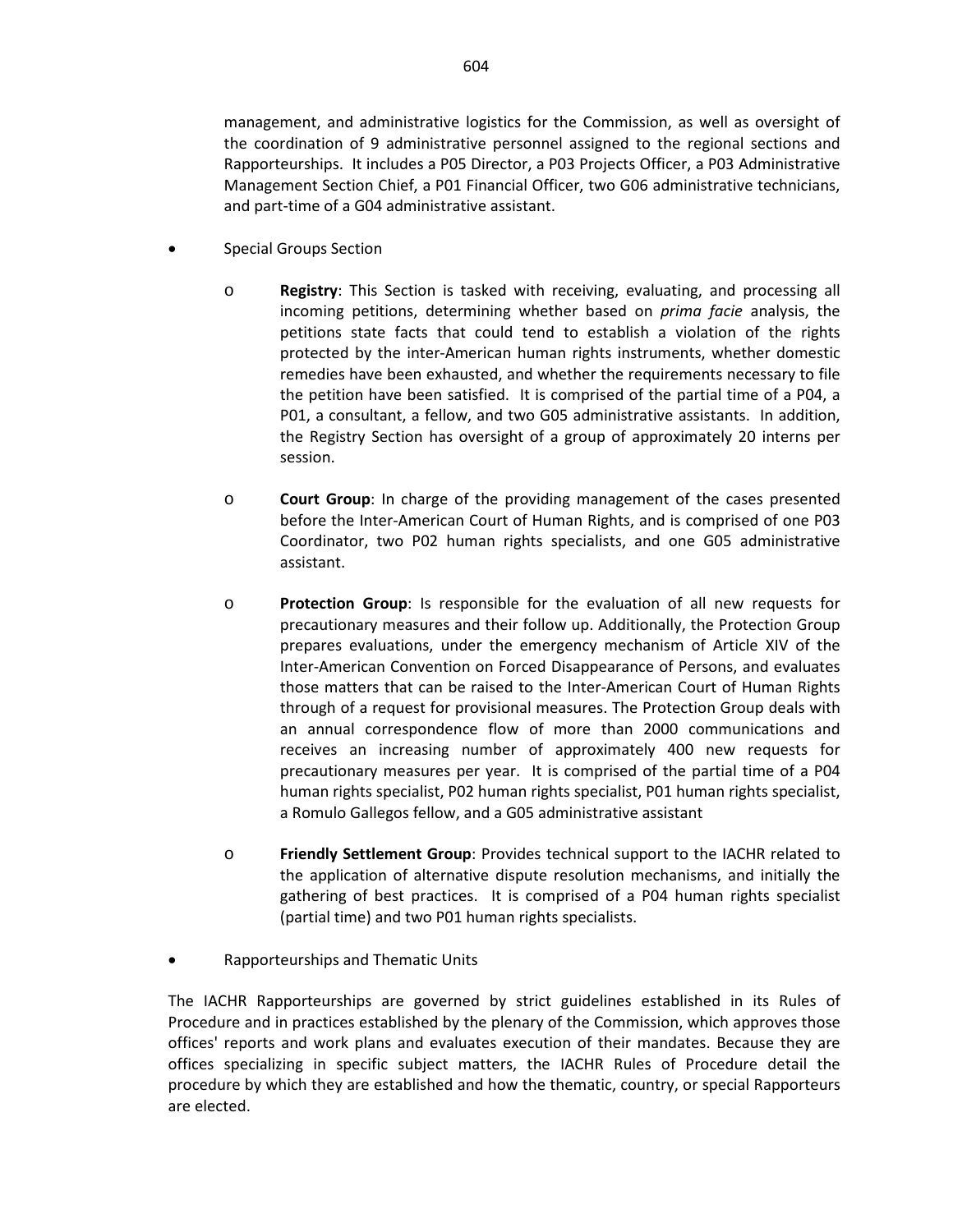605

- 4. There are currently nine Rapporteurships and one thematic unit. These are:
	- o **Rapporteurship on the Rights of Indigenous Peoples**: created to devote attention to the indigenous peoples of the Americas, who are particularly vulnerable to human rights violations, and to strengthen, promote, and systematize the Commission's own work in this area. The area's senior coordinator resigned in the fourth quarter of 2013, and the position currently remains vacant, accompanied by a P01 human rights specialist.
	- o **Rapporteurship on the Rights of Women**: created in 1994 with an initial mandate to review to which degree the legislation and practice from OAS Member States related to the guarantee of the rights of women, and complied with the general obligations of equality and non-discrimination established in the American Convention on Human Rights (hereinafter "American Convention"), and the American Declaration of the Rights and Duties of Man (hereinafter "American Declaration"). By creating the Rapporteurship, the Commission renewed its commitment to guarantee the full respect of women's rights in each of the OAS Member States. The Rapporteurship contributes to a thorough understanding of the need for additional measures to guarantee women's full exercise of their basic rights, and issues recommendations to promote that States improve their compliance with their priority obligations related to equality, and non-discrimination. Additionally, the Rapporteurship promotes the application of the mechanisms of the inter-American system of human rights to protect the rights of women; undertakes specialized studies and prepares related reports; and supports the inter-American Commission in offering a response to petitions, and other reports of human rights violations in the region. This area is comprised of a P03 human rights specialist (partial time), and will soon be incorporated by a fellow.
	- o **Rapporteurship on the Rights of Migrants**: seeks to promote the respect and guarantee of the rights of migrants and their families, asylum seekers, refugees, complementary protection seekers and beneficiaries, stateless persons, victims of human trafficking, internally displaced persons and other vulnerable groups in the context of human mobility. This area is comprised of the partial time of a P05 human rights specialist, a P02 human rights specialist, and a consultant.
	- o **Special Rapporteurship for Freedom of Expression**: The mandate of the Rapporteurship is to promote freedom of expression by preparing annual reports, conducting dissemination activities, issuing alerts, studying norms and practices contrary to international standards in this field, support for the preparation of reports in contentious matters, as well as on precautionary measures related to this subject. This area is headed by a P05 Special Rapporteur, and also includes a P03 human rights specialist, a P03 financial officer, a P01 human rights specialist, and an administrative assistant.
	- o **Rapporteurship on the Rights of the Child**: cooperates with the analysis and evaluation of the situation of the human rights of children in the Americas. The Rapporteurship provides advice to the IACHR in the proceedings of individual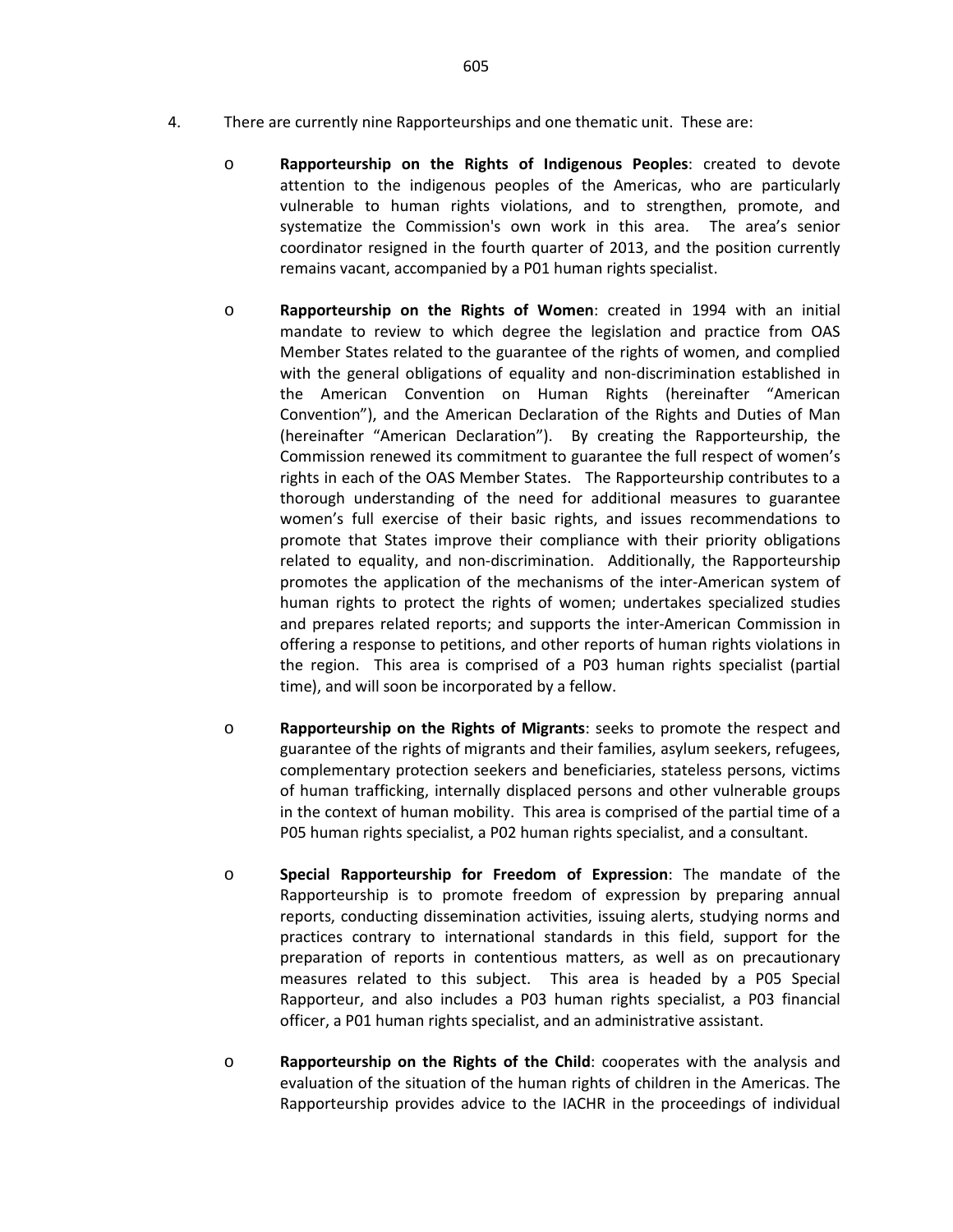petitions, cases and requests of precautionary and provisional measures which address the rights of the child. Likewise, the Rapporteurship undertakes on site visits in the OAS Member States and prepares studies and publications related to the rights of children. The Rapporteurship shares its expert knowledge and brings international jurisprudence and studies to the Commission's discussions. The Rapporteurship is also the contact for civil society organizations that work with children's rights and with children's organizations. It is comprised of one P03 human rights specialist and a consultant.

- o **Rapporteurship on the Rights of Persons Deprived of Liberty**: Its mission is to remain informed, via any reliable information source, about the situation of persons subject to any form of detention or prison in the Member States; conduct visits to OAS Member States for the purpose of compiling information and make recommendations to the States; prepare reports for the Commission on the correctional situation in a particular detention center or country, or at the regional or sub-regional level, along with any recommendations deemed necessary for the Commission; conduct promotional and educational human rights activities; coordinate promotional activity with nongovernmental organizations or other international institutions for the protection of human rights; and take any other action or step deemed necessary to protect persons deprived of liberty, within the mandate of the Inter-American Commission on Human Rights. It is comprised of the partial time of a P04 Human Rights Specialist.<sup>[1](#page-3-0)</sup>
- o **Rapporteurship on the Rights of Afro-Descendants and against Racial Discrimination**: Its objective is that of stimulating, systematizing, reinforcing and consolidating the action of the Inter-American Commission on the rights of people of African-descendent and racial discrimination. It is supported by one P03 human rights specialist.
- o **Rapporteurship on Human Rights Defenders**: Through its various tasks, the Office of the Rapporteur closely follows the situation of all persons who work to defend rights in the region, including the situation of justice operators. It is comprised of the partial time of a P04 human rights specialist, and a consultant. In 2014, it will incorporate two fellowships of six and nine months each.
- o **Unit on the Rights of Lesbian, Gay, Trans, Bisexual and Intersex Persons<sup>[2](#page-3-1)</sup>: To** monitor the situation of human rights of lesbian, gays, transsexual, bisexual and intersex persons in the region, and to promote respect for their rights. It is comprised of one P02 human rights specialist and one fellow.

<span id="page-3-0"></span> $1$  Also had a P01 human rights specialist until December 2013, at which point that staffer competed for and obtained a P02 position in another section of the IACHR.

<span id="page-3-1"></span><sup>&</sup>lt;sup>2</sup> The Commission decided to transition this to a Rapporteurship during the 149<sup>th</sup> Period of Sessions, and the creation became effective on February 1, 2014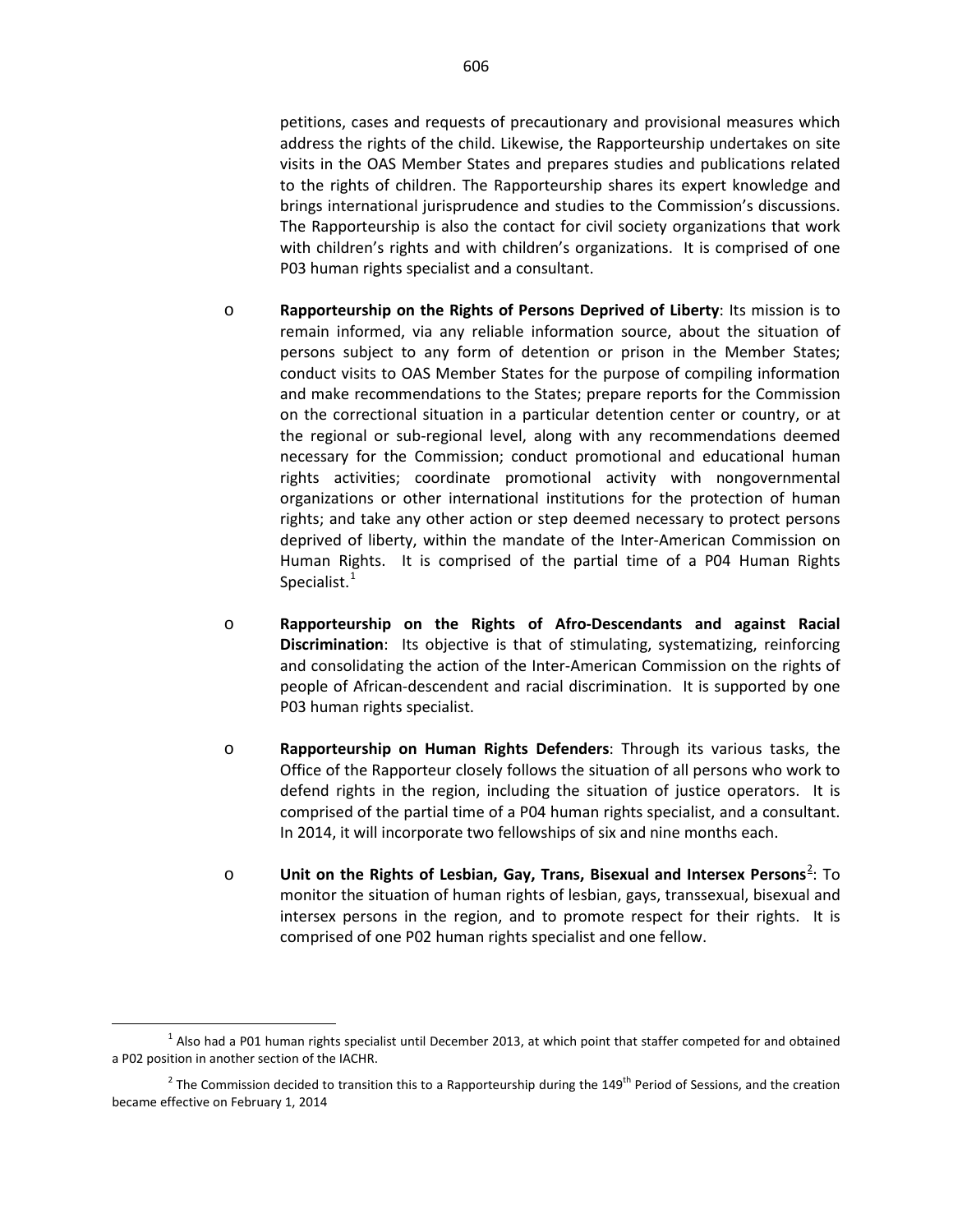- o **Unit on Economic, Social and Cultural Rights:** Cooperate with the analysis and evaluation of the situation of these rights in the Americas, provide advice to the IACHR in the proceedings of individual petitions, cases and requests of precautionary and provisional measures which address these rights, undertake working visits to the OAS Member States and prepare studies and publications, in particular international standards. The Unit is coordinated by a P03 human rights specialist (partial time).
- Regional Sections: The IACHR has five regional sections which are responsible for petitions in the admissibility phase and merits cases, follow up of recommendations and of monitoring the human rights situations in the respective geographic areas, which are divided in the following manner:
	- o Andina I
	- o Andina II
	- o Cono Sur
	- o Mesoamerica (Mexico, Central America, and Spanish-speaking Caribbean)
	- o EFP (USA, Canada, Brazil, and English- and French-speaking Caribbean)

In total, these sections include the full time participation of 1 P3s, 5 P2s, and 2 P1s, and the parttime collaboration of 1 P5, 2 P4s, and 2 P3.

#### **B. Financial resources and budget execution**

#### **1. Regular Fund**

5. During 2013, the General Secretariat of the OAS continued to confront a long episode of financial instability. Despite threats of cutbacks to the operating budget of the IACHR, the member states in its Special General Assembly on October 30, 2013, agreed to award the IACHR a modest increase of \$65,100 for the 2014 fiscal period. In addition, member states voted to partially reinstate a previously frozen G06 position. This increase demonstrates a significant show of support for the defense and promotion of human rights, considering that the overall budget of the Organization absorbed a reduction of 4.6% (\$4,304,100 reduction) over the previous year.

6. Another IACHR item that was favorably received by the CAAP was our request for an increase to the budgetary authority governing the payment of special services to the Commissioners. Previously, this was limited by a General Assembly resolution to a maximum monthly payment of \$2,000. The draft budgetary resolution that will be approved this month includes recommended text to increase this authority to a maximum of \$4,000 per month. It is important to underscore that this increased budgetary authority is not accompanied by a corresponding financial allotment, but rather the increase in payments to the Commissioners will be made possible by a reprogramming of existing operational expenses, and the transfer of some of these to Specific Funds.

7. Regarding execution of its 201[3](#page-4-0) allotment, as of October 31, 2013<sup>3</sup>, the IACHR had executed over 99% of its allotment, with an available balance in the Regular Fund of only \$17,309.44.

<span id="page-4-0"></span><sup>&</sup>lt;sup>3</sup> Reporting on year-end execution will be provided once the GS/OAS has concluded its financial closing procedures. We anticipate this update to be furnished by the close of the first quarter of 2014 and uploaded to the IACHR website.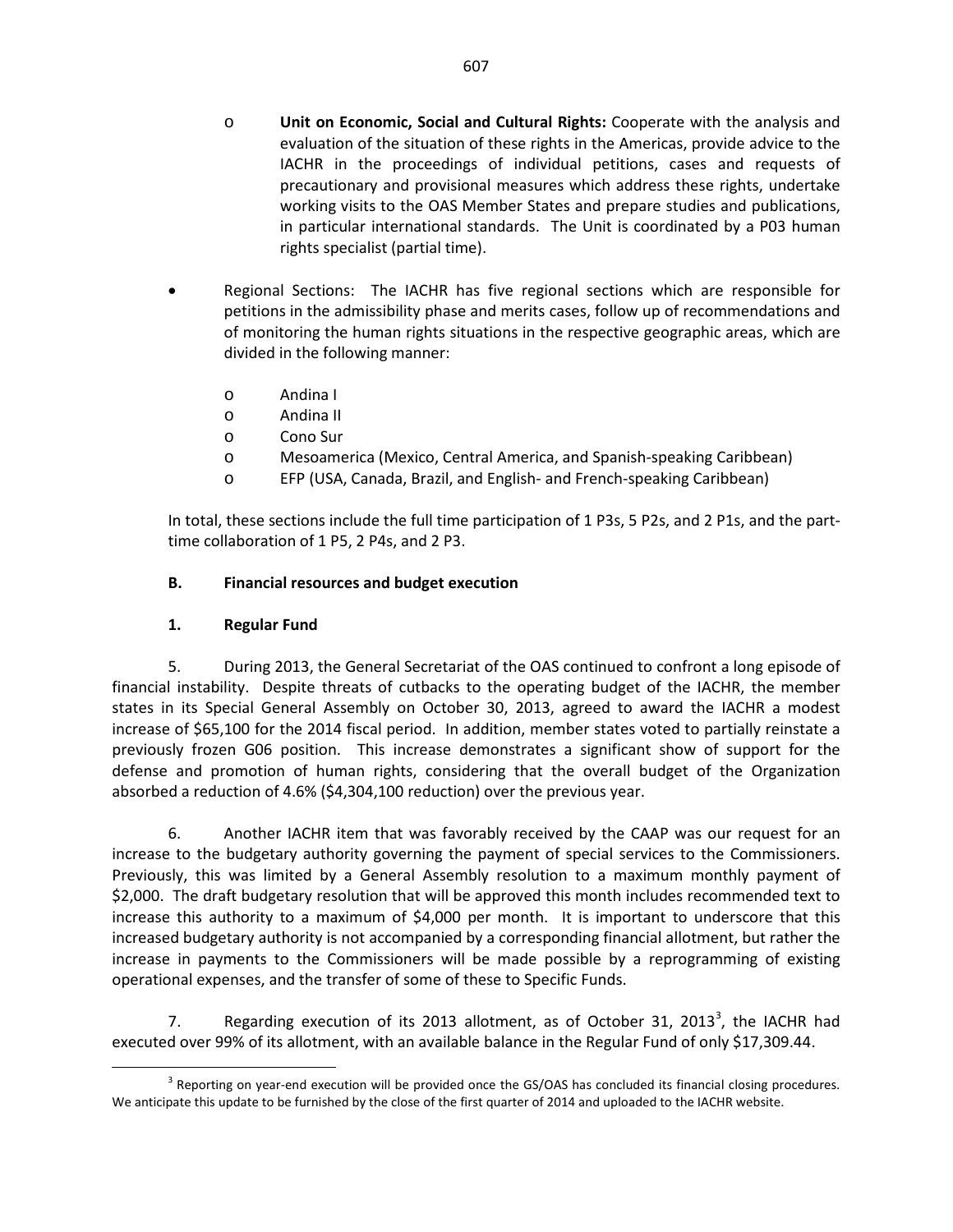#### **2. Specific Funds**

8. The IACHR, in response to the international economic and financial situation, has been exploring the diversification of its donor base and seeking out new sources of financing. The first step of this strategy is to ensure that the regular financing from member states is stabilized or increased, which as evidenced above, is on track. Next, we are approaching foundations and institutions whose support will not threaten the independence of the IACHR. Finally, we are participating in all public bids, with the appreciation that most are directed to civil society and not to international organizations such as the OAS.

9. As of October 31, 2013, we received a total of US\$4,307,700 from the following donors: Argentina, Canada, Chile, Colombia, Denmark, Finland, France, Mexico, Spain, Switzerland, the United Kingdom, the United States of America; Aldeas Infantiles, ASDI (Swedish Agency for International Development), European Commission, Save the Children, UNAIDS, UNHCR, UNICEF; and the University of Notre Dame.

| SPECIFIC FUNDS CONTRIBUTIONS TO THE INTER-AMERICAN COMMISSION ON HUMAN RIGHTS |            |     |  |  |  |
|-------------------------------------------------------------------------------|------------|-----|--|--|--|
| From January 1, 2013 to October 31, 2013                                      |            |     |  |  |  |
| (in thousands of USD)                                                         |            |     |  |  |  |
|                                                                               |            |     |  |  |  |
| Donor                                                                         | <b>USD</b> | %   |  |  |  |
|                                                                               |            |     |  |  |  |
|                                                                               |            |     |  |  |  |
| <b>Member States</b>                                                          |            |     |  |  |  |
|                                                                               |            |     |  |  |  |
| Argentina                                                                     | 400.0      | 9%  |  |  |  |
| Canada                                                                        | 612.4      | 14% |  |  |  |
| <b>Chile</b>                                                                  | 80.0       | 2%  |  |  |  |
| Colombia                                                                      | 20.0       | 0%  |  |  |  |
| <b>Mexico</b>                                                                 | 300.0      | 7%  |  |  |  |
| <b>United States</b>                                                          | 1,250.0    | 29% |  |  |  |
|                                                                               | 2,662.4    | 62% |  |  |  |
|                                                                               |            |     |  |  |  |
| <b>Permanent Observers</b>                                                    |            |     |  |  |  |
| <b>Denmark</b>                                                                | 449.9      | 10% |  |  |  |
| <b>European Union</b>                                                         | 59.2       | 1%  |  |  |  |
| <b>Finland</b>                                                                | 393.5      | 9%  |  |  |  |
| <b>France</b>                                                                 | 46.5       | 1%  |  |  |  |
| <b>Spain</b>                                                                  | 30.0       | 1%  |  |  |  |
| Sweden                                                                        | 382.0      | 9%  |  |  |  |
| <b>Switzerland</b>                                                            | 48.0       | 1%  |  |  |  |
| <b>United Kingdom</b>                                                         | 59.9       | 1%  |  |  |  |
|                                                                               | 1,469.1    | 34% |  |  |  |
|                                                                               |            |     |  |  |  |
| Non Member States and Others                                                  |            |     |  |  |  |
|                                                                               |            |     |  |  |  |
| <b>Aldeas</b>                                                                 | 5.0        | 0%  |  |  |  |
| <b>Others</b>                                                                 | 0.2        | 0%  |  |  |  |
| Save the Children - Sweden                                                    | 42.8       | 1%  |  |  |  |
| <b>UNAIDS</b>                                                                 | 67.0       | 2%  |  |  |  |
| <b>UNHCR</b>                                                                  | 10.0       | 0%  |  |  |  |

10. The following table breaks down the Specific Fund contributions by donor: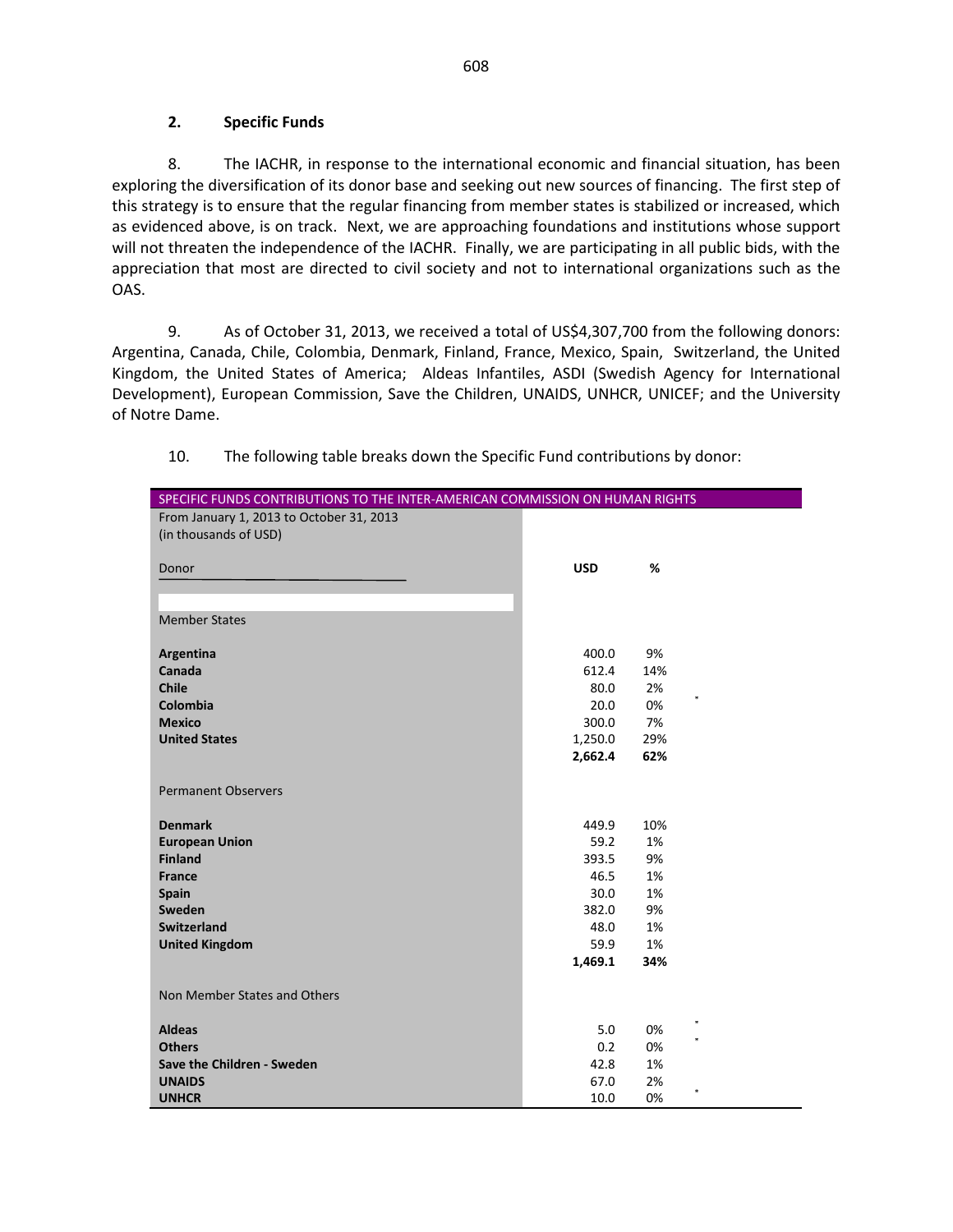| <b>UNICEF</b><br><b>University of Notredame</b>                                                                                                                                                                                                                                                      | 38.5<br>12.7<br>176.2 | 1%<br>0%<br>4% |  |  |  |  |
|------------------------------------------------------------------------------------------------------------------------------------------------------------------------------------------------------------------------------------------------------------------------------------------------------|-----------------------|----------------|--|--|--|--|
| Total                                                                                                                                                                                                                                                                                                | 4.307.7               | 100%           |  |  |  |  |
| * Although percentages show zero due to rounding, this corresponds to percentages of 0.46% for Colombia,<br>0.12% for Aldeas, 0.00% for others, 0.23% for UNHCR and 0.29% for University of Notre Dame.<br>** Does not include USD 813 related to the reimbursement of a remaining balance to Spain. |                       |                |  |  |  |  |

11. Shortly following the cutoff date of this financial report, the IACHR received \$1,000,000 from the United States. In summary, the total of \$4,307,700 plus the additional US contribution represents an additional \$1,325,700 compared to last year.

12. The following two graphs indicate the distribution of execution by source of fund, and by Object of Expenditure.

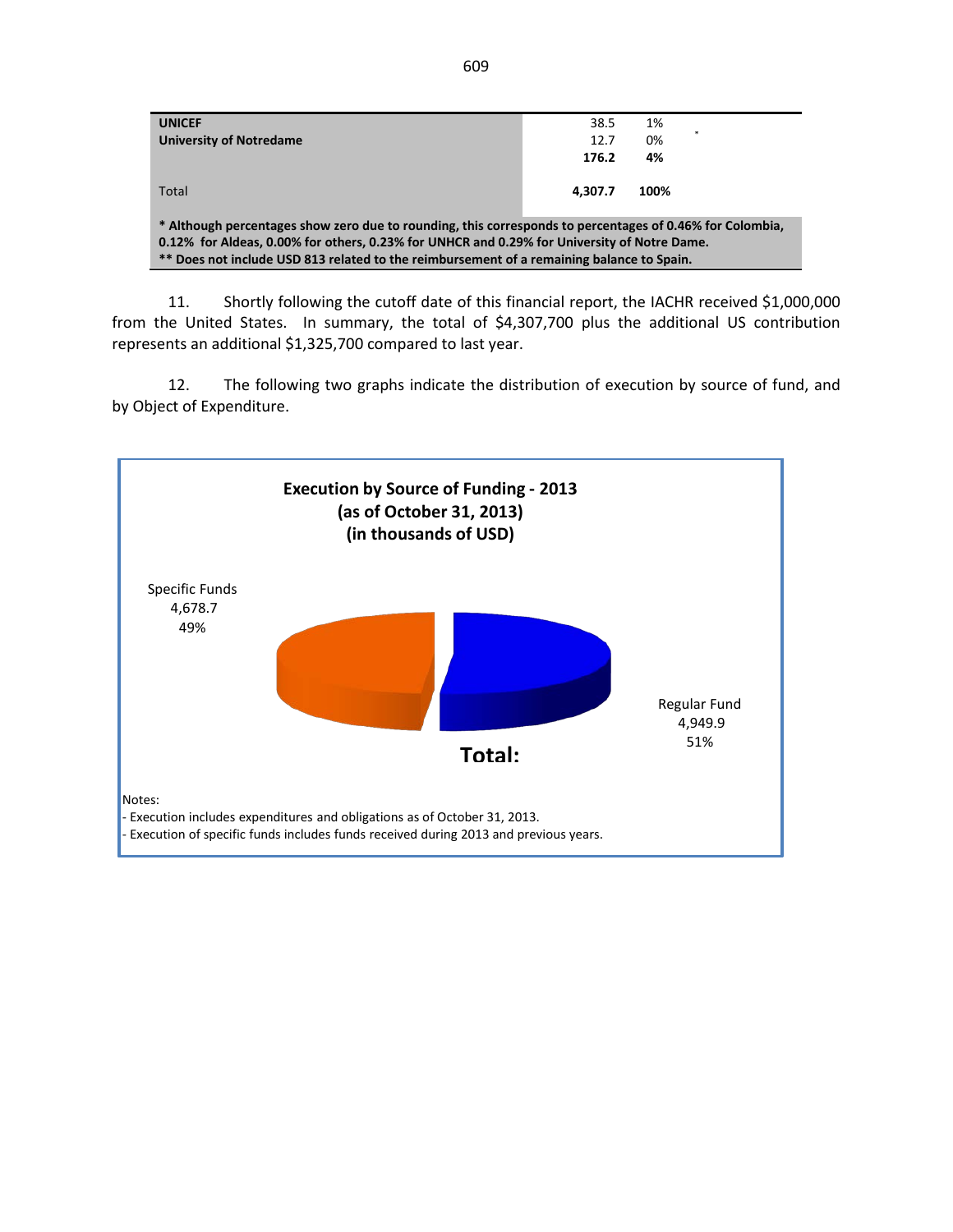

- Other costs include documents, building maintenance and Indirect Cost Recovery, among others.

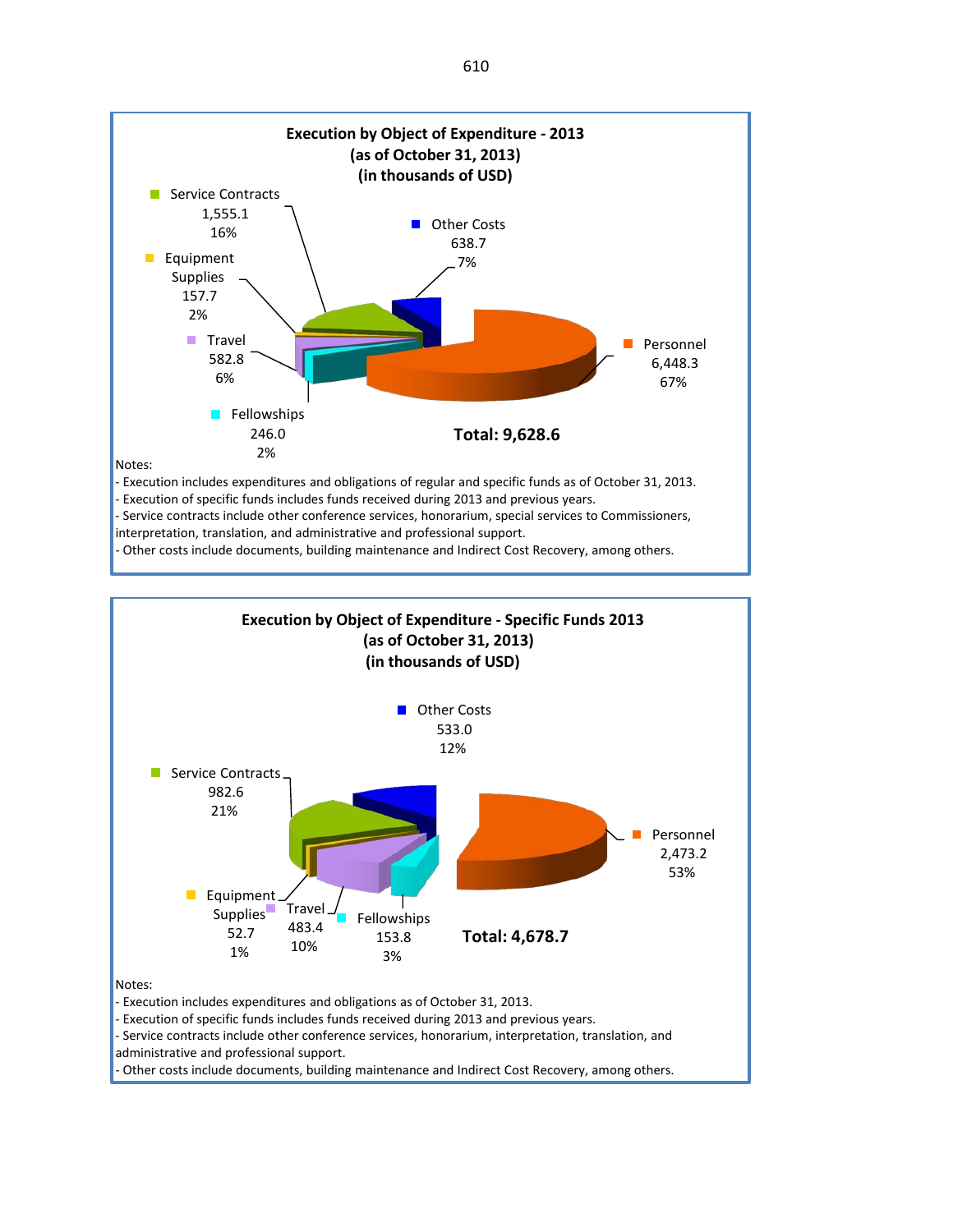13. It is important to note that due to the financial restrictions experienced by the Regular Fund of the OAS, and despite the increases to its annual Regular Fund allotment, the IACHR continues to have to rely on external funding to minimally respond to the increasing demand for its services throughout the Hemisphere. As of October 31, 2013, Specific Funds accounted overall for 46% of the Executive Secretariat's receipts, and 49% of its execution.

## **C. Administrative advances**

14. The Executive Secretariat implemented several initiatives to improve the administrative capacity of its operations. These include the conducting of regular planning meetings with the executive teams, the systems upgrades undertaken by its Technology and Systems Unit ("TSU"), and the establishment of the Department of Institutional and Administrative Affairs ("DIDAA").

## **1. Technology and Systems Unit**

15. The TSU is responsible for managing information technology resources, projects, systems applications, and telecommunications of the IACHR. The TSU's main functions are to promote integrity and transparency of the Commission's processes and work with technology and automatized tools for improving management decision making, management internalization practices, streamlining manual procedures of the staff, and support for victims, petitioners and States with innovation technology.

16. The Commission's systems are managed and fed by the Unit teams. At present the Commission has as a comprehensive solution, a system for digital document management and a system for managing petitions and cases. This year TSU implemented a new automated system for hearing and working meeting requests for the 149th Period of Sessions, as the sole, centralized means for sending requests. This new digital system aims to facilitate and accelerate the processes, benefitting all parties involved. Currently there are proposed IT projects, including the Individual Petition System Portal, Business Intelligence Reporting Application, and Fellowship Application System. Pending funding are the Digital Document Solution and the Smart Room project which will feature multimedia facilities and videoconferencing, among others.

# **2. Department of Institutional Development and Administrative Affairs ("DIDAA")**

17. The DIDAA was established to strengthen the internal administrative capacity of the IACHR. The appointed Director is a 15 year veteran of the Organization with breadth of experience in organizational administration, ranging from Senior Advisor to the Secretary for Administration and Finance, to Section Chief of the then newly created Department of Planning and Evaluation, responsible for establishing all the annual operative plans of the Organization, to Director of Procurement. Among the achievements of the past year are the streamlining of human resource processes, increased space allocation, and reformulation of the annual operative plan, and an increased level of external fundraising.

18. The proposed workflow changes to the human resource process will cut the time it takes the Executive Secretariat to identify and select professionals and support staff in furtherance of its objectives by several weeks each. Considering the high volume of competitions processed annually (in 2013 it was 26), this change implies a more efficient and timely execution of donor funds, and labor